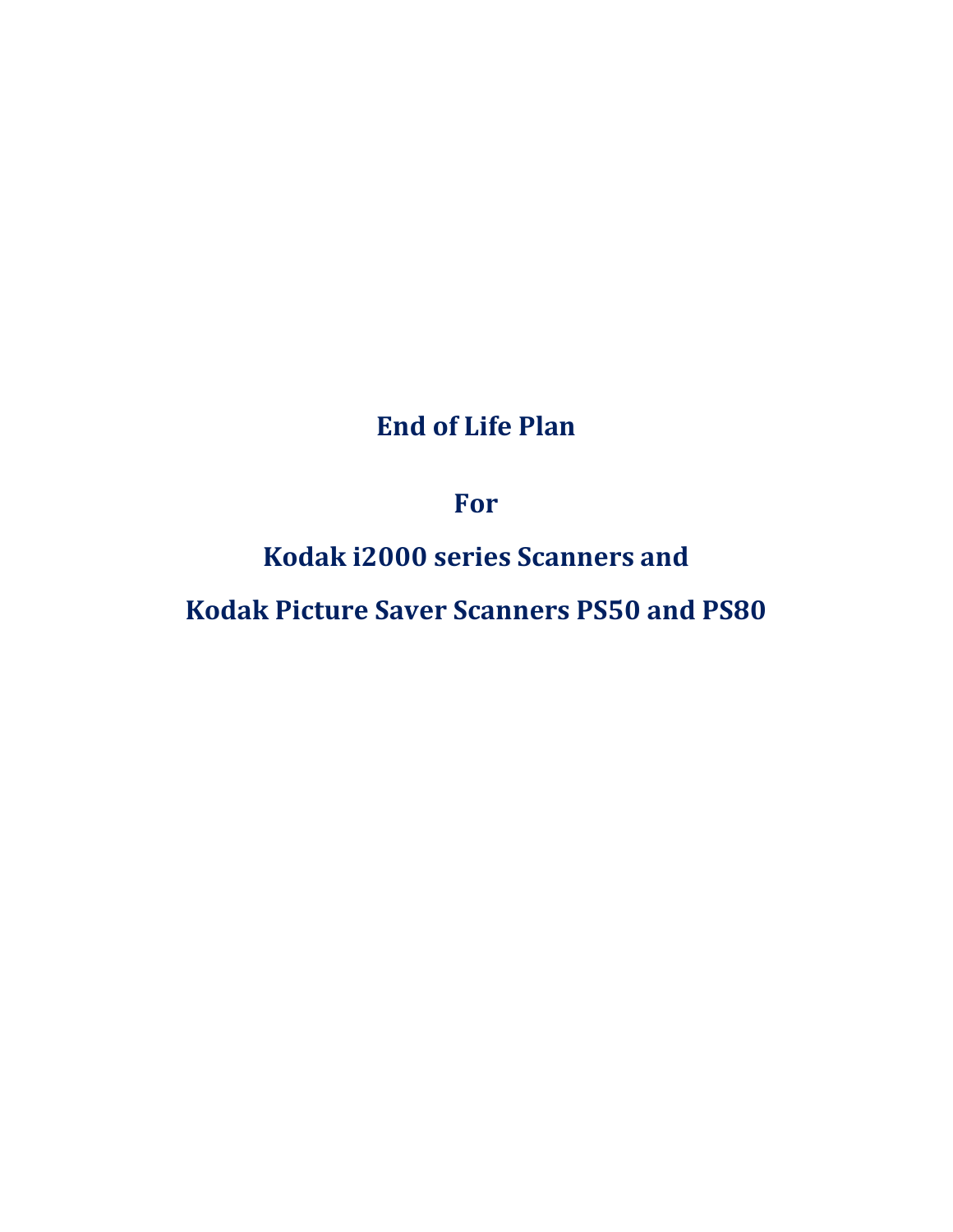# Compositional Analysis

This compositional analysis applies to model(s): Kodak i2400, i2600, i2800, Kodak Picture Saver Scanners PS50 and PS80. The following table identifies the location of materials that need special treatment by recyclers.

|                                                                                                                          | <b>Present in</b> |                                                                                                                                                                                                                                                                       |
|--------------------------------------------------------------------------------------------------------------------------|-------------------|-----------------------------------------------------------------------------------------------------------------------------------------------------------------------------------------------------------------------------------------------------------------------|
| <b>Material of concern</b>                                                                                               | part?             | <b>Describe Specific Component and/or location</b>                                                                                                                                                                                                                    |
| <b>External Battery</b>                                                                                                  | no                |                                                                                                                                                                                                                                                                       |
| <b>Internal Battery</b>                                                                                                  | no                |                                                                                                                                                                                                                                                                       |
| <b>Asbestos</b>                                                                                                          | no                |                                                                                                                                                                                                                                                                       |
| Backlighting lamps with Hg                                                                                               | no                |                                                                                                                                                                                                                                                                       |
| <b>Beryllium Oxide</b>                                                                                                   | no                |                                                                                                                                                                                                                                                                       |
| Other forms of Beryllium                                                                                                 | no                |                                                                                                                                                                                                                                                                       |
| Cadmium                                                                                                                  | no                |                                                                                                                                                                                                                                                                       |
| Capacitors with PCB's                                                                                                    | no                |                                                                                                                                                                                                                                                                       |
| Capacitors with<br>substances of concern and<br>height > 25 mm, diameter<br>> 25 mm or proportionately<br>similar volume | no                |                                                                                                                                                                                                                                                                       |
| <b>Chromium VI</b>                                                                                                       | no                |                                                                                                                                                                                                                                                                       |
| Gas discharge lamps                                                                                                      | no                |                                                                                                                                                                                                                                                                       |
| Lead (In accordance with<br>EU exemptions)                                                                               | yes               | power adapter – internal parts Inductor and transformer                                                                                                                                                                                                               |
| Printed Circuit Boards >10<br>square centimeters                                                                         | Yes               | Main Controller PCB located upon removing back<br>$\bullet$<br>cover. See figure 1.<br>Upper and Lower scan module PCB located upon<br>$\bullet$<br>removing front and back cover. Figure 3 and 4<br>LCD display - PCB located upon removing front<br>cover. Figure 2 |
| <b>Liquid Crystal Displays</b>                                                                                           |                   |                                                                                                                                                                                                                                                                       |
| with a surface area ><br>100cm <sup>2</sup>                                                                              | no                |                                                                                                                                                                                                                                                                       |
| Mercury                                                                                                                  | no                |                                                                                                                                                                                                                                                                       |
| Plastic containing<br>brominated flame                                                                                   | no                |                                                                                                                                                                                                                                                                       |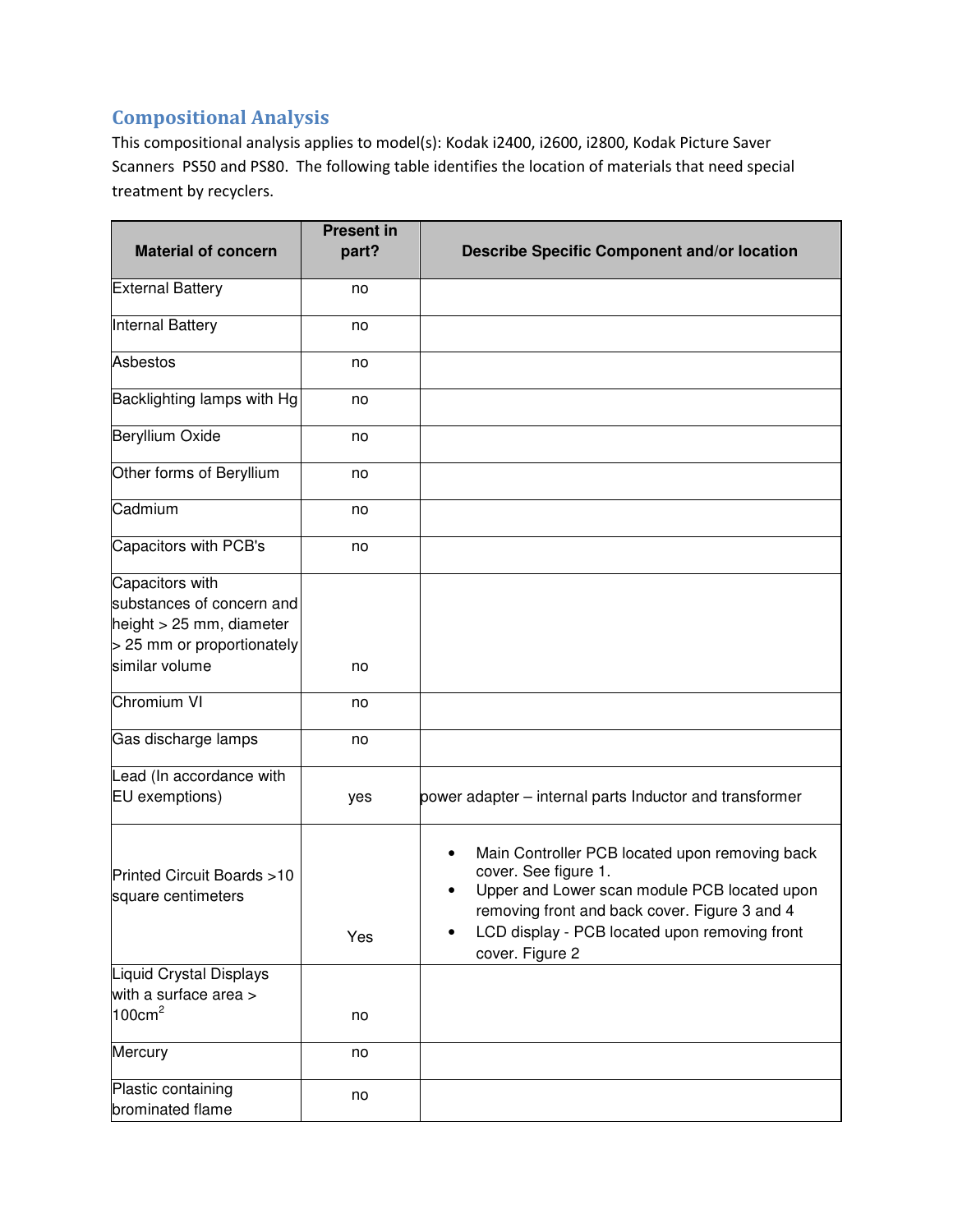| retardants                                                          |     |                                        |
|---------------------------------------------------------------------|-----|----------------------------------------|
| PVC/PVDC                                                            | yes | Harness insulation, cables, connectors |
| Radio-active substances                                             | no  |                                        |
| Refractory ceramic fibers                                           | no  |                                        |
| Compartments / units /<br>parts under pressure                      | no  |                                        |
|                                                                     |     |                                        |
| Compartments / units /<br>contain liquids                           | no  |                                        |
| Compartments / units /<br>contain gasses                            | no  |                                        |
| Compartments / units /<br>contain "Hidden"<br>mechanical springs or |     |                                        |
| other equivalent parts                                              | no  |                                        |
| Lasers                                                              | no  |                                        |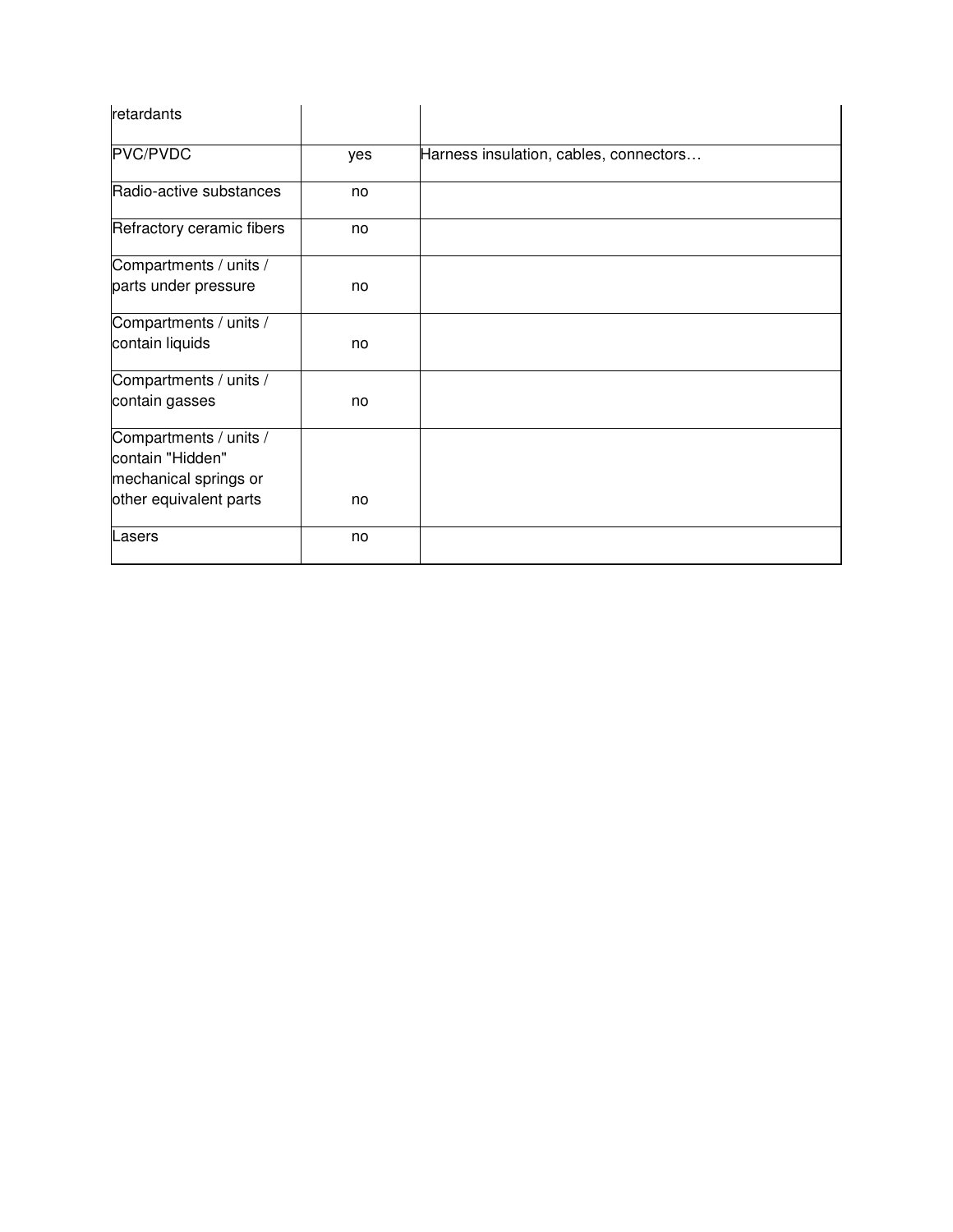Figure 1 Location of Main Controller circuit Board is #13, rear cover is #9

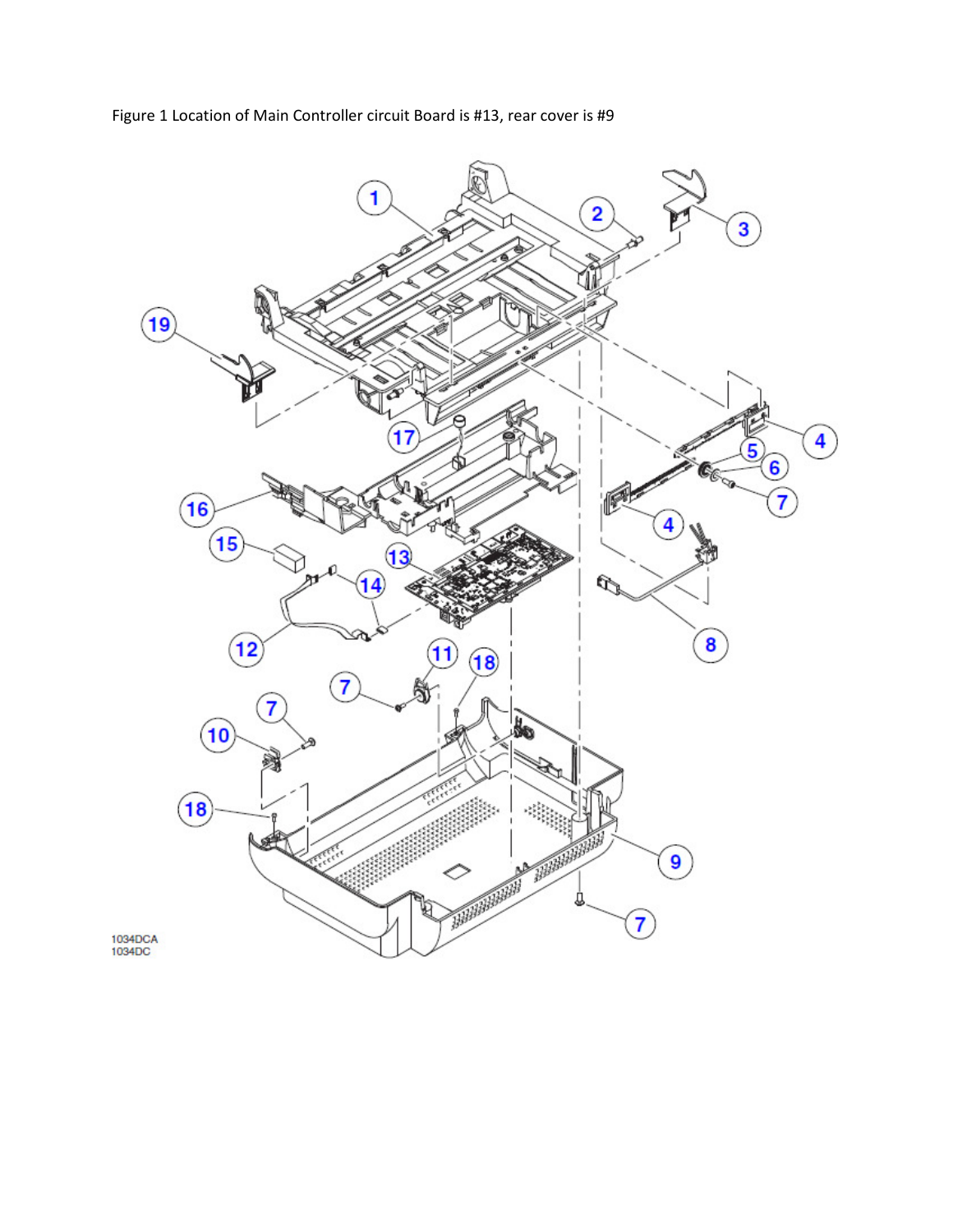Figure 2 – Location Operator Control panel circuit bd. I2600 and i2800 #16, i2400 is #14

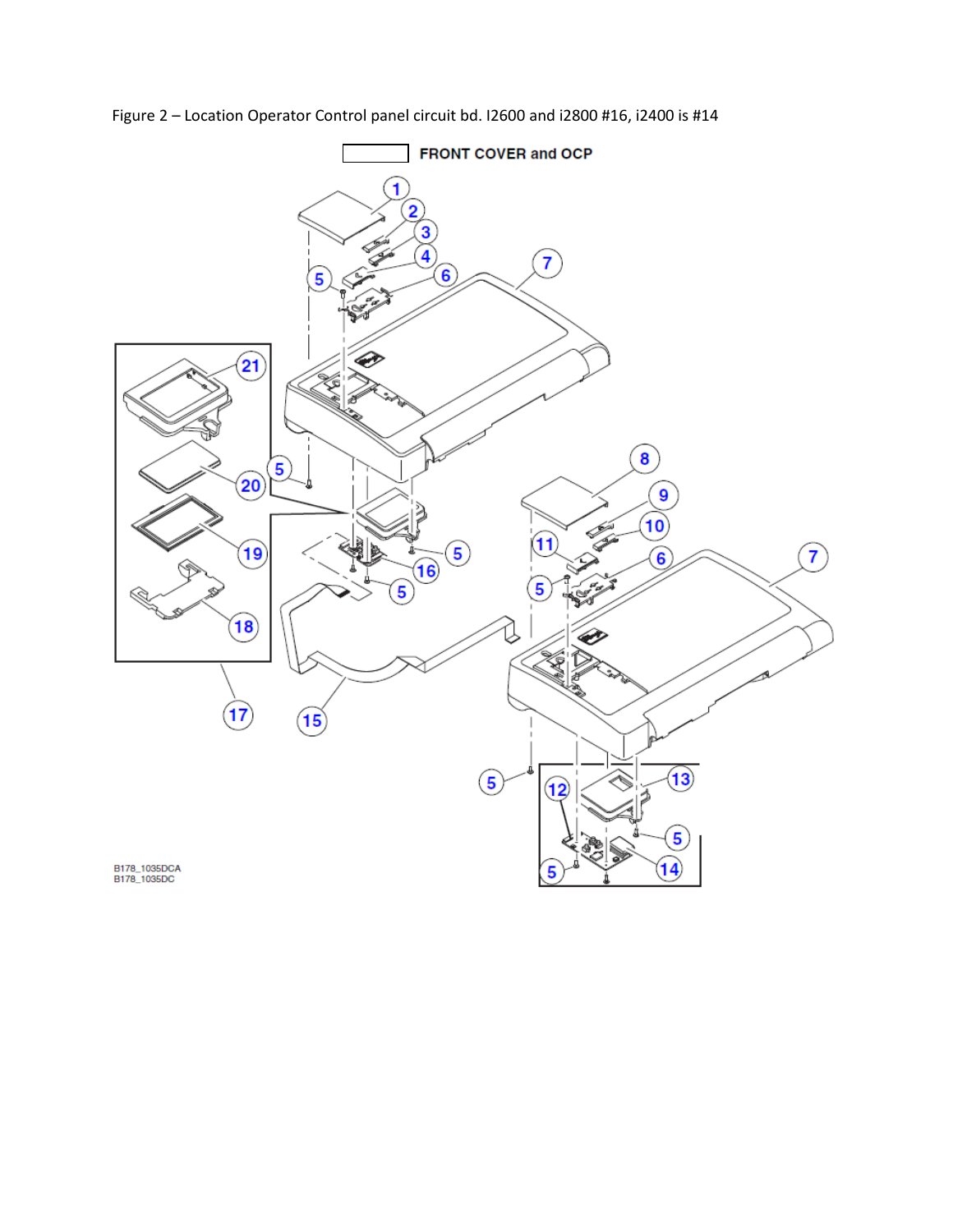

Figure 3a - Location of Upper Scan Module Circuit Bd.

- [1] Open the SCANNER.
- [2] Remove the 4 SCREWS for the UPPER SCAN MODULE.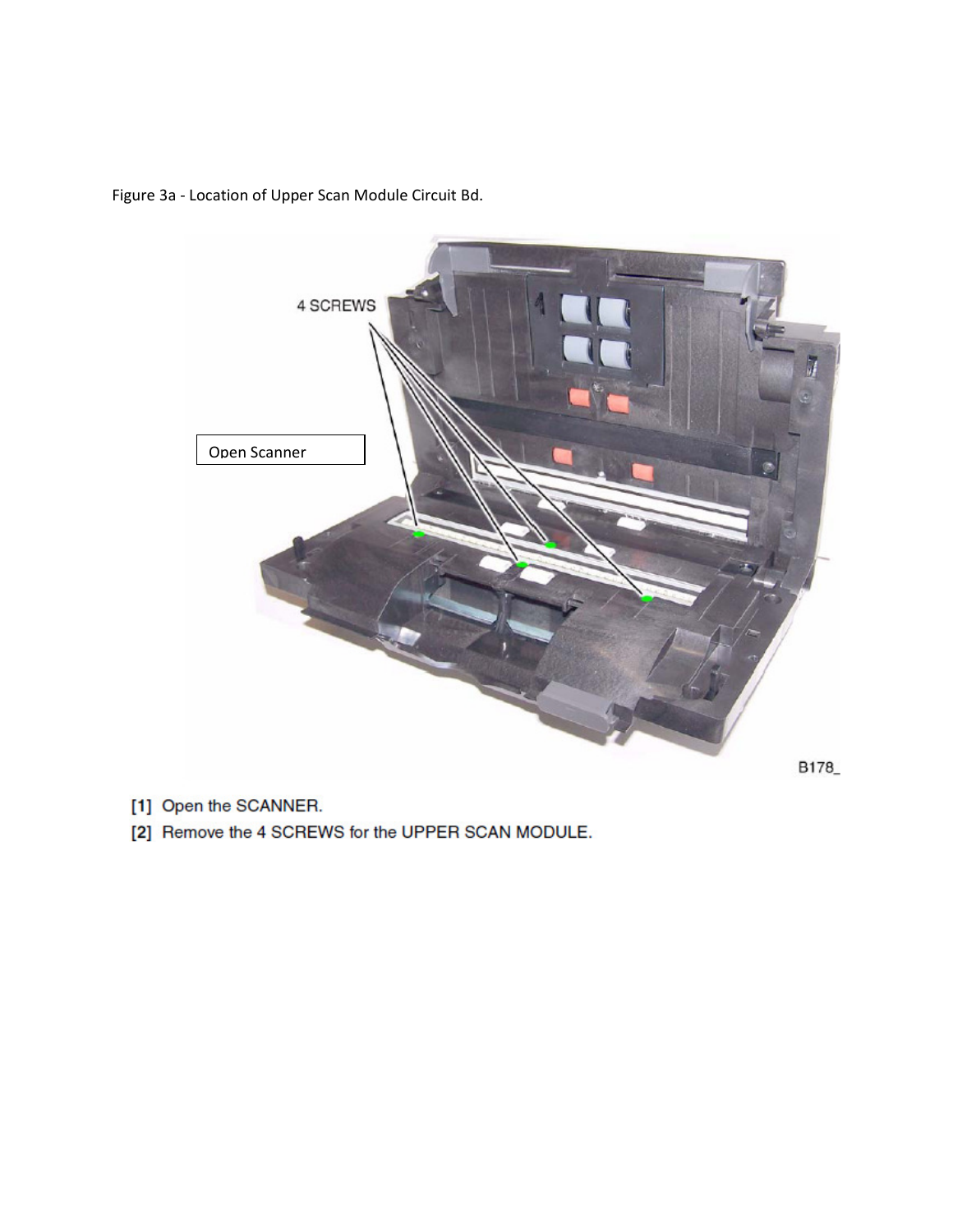Figure 3b Location of upper Scan Module under Front Cover, Circuit Board is attached.

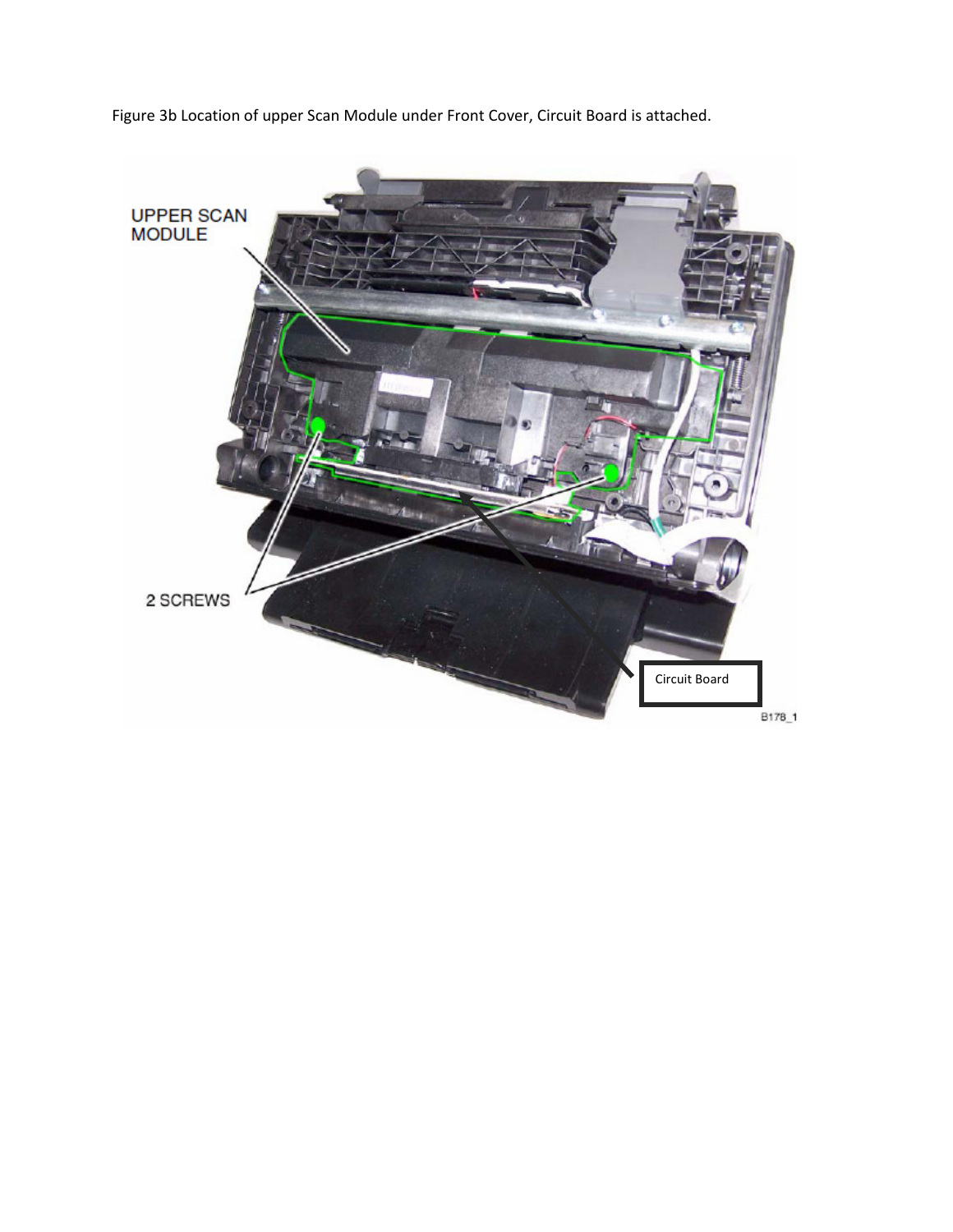Figure 4a Lower Scan Module Circuit board Note: Front and Rear cover are removed.

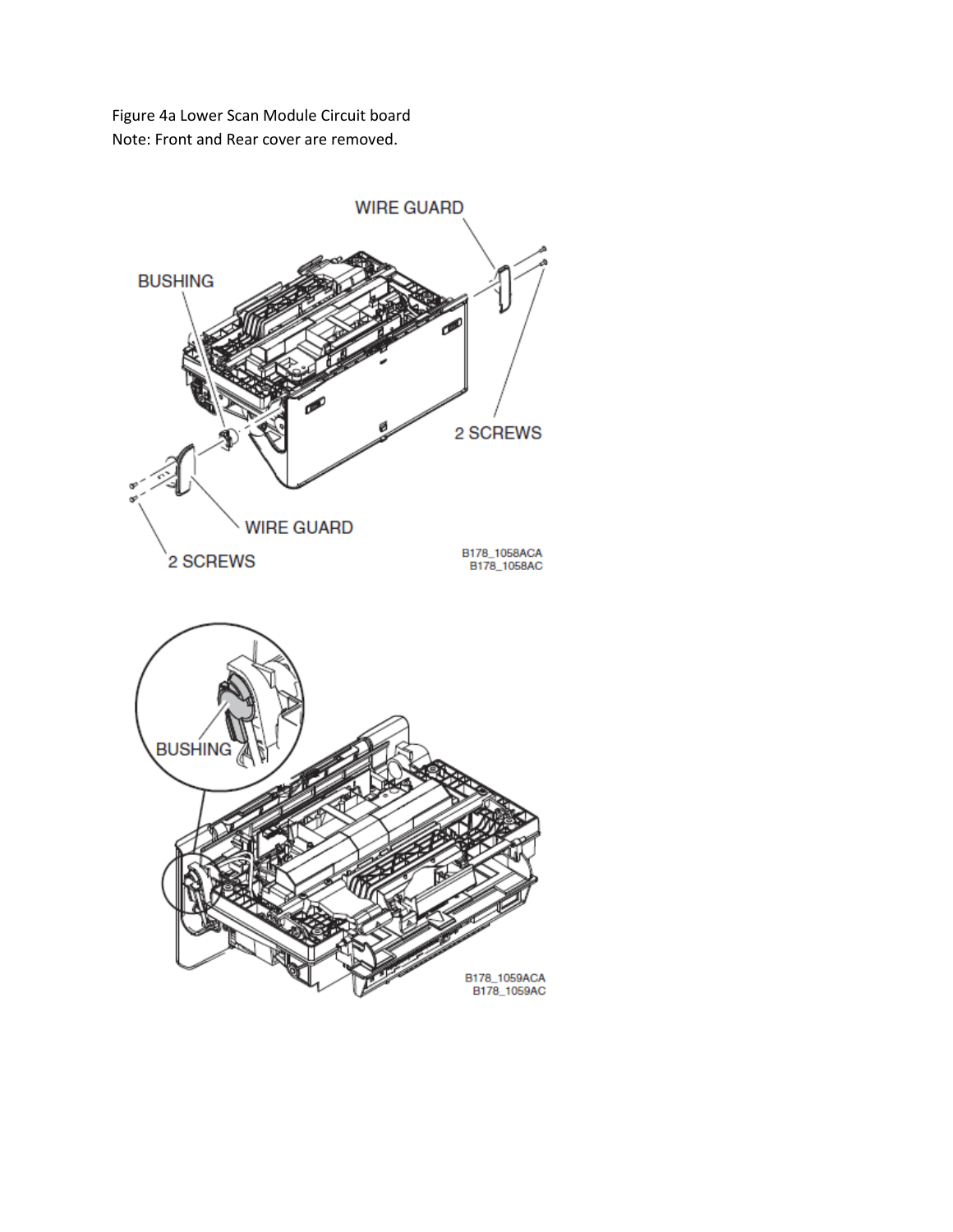

Figure 4b - Lower Scan Module Circuit board continued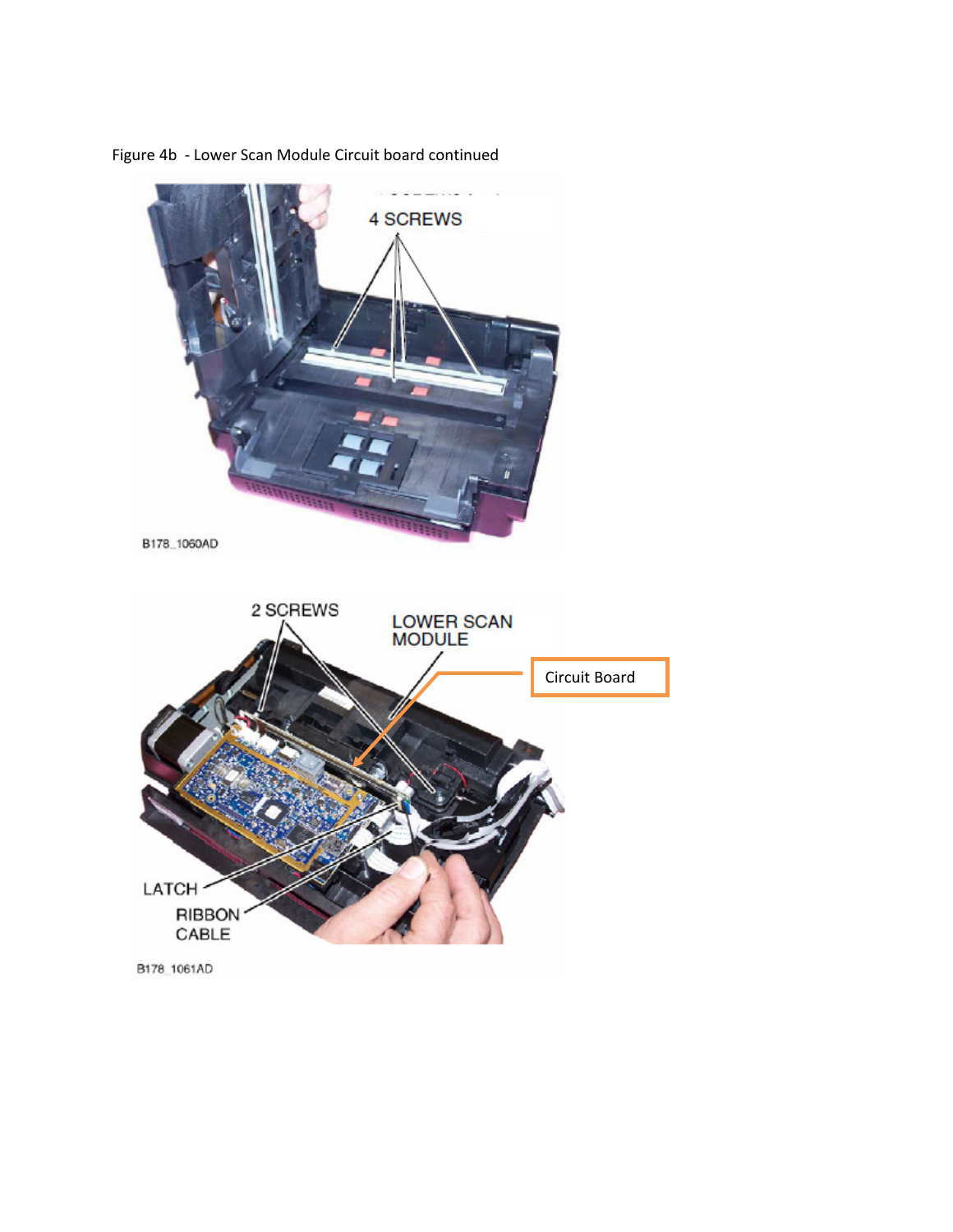## EOL Strategy

The product EOL strategy will be based on market needs, regulations, financial impact, etc. For example, the WEEE Directive in the European Union requires that a collection and treatment infrastructure is in place to manage our products at end-of-life. This obligation will be met through membership in a variety of governmental and industry-led collection schemes, as well as Kodak initiated strategies developed specifically for Kodak products. Strategies such as re-use, re-conditioning, strip and salvage, responsible disposal, etc. can vary by region and change with time.

# Regulatory Requirements

The hazardous materials that are contained within this product need to be handled in compliance with the local requirements when discarded by the final user and sent for end-of-life treatment.

For recycler processes; substances, preparations, and components may be removed manually, mechanically, or chemically, metallurgically with the result that hazardous substances, preparation, components are contained in an identifiable waste stream or identifiable part of a waste stream at the end of the treatment process.

- LCDs (liquid crystal displays) must be processed by vendors capable of and experienced in recovering mercury in backlights.
- PC (printed circuit) boards must be processed by a smelter (or other thermal process) capable of and experienced in recovering precious metals (gold and so forth) and heavy metals (lead and so forth) for reuse or by a chemical recovery process. Circuit components may be extracted for reuse prior to smelting.
- Plastics should be recycled for use in new products, components and materials, as substitutes for

other raw materials, or recycled in another beneficial manner. When recycling is not economically practical, plastics should be processed for energy recovery at a facility that is designed to control and monitor emissions from the process. See section 14.9 for related information.

• Printing supplies collected as part of hardware recycling (for example, a print cartridge present in a

printer at the time of its collection): Original HP printer cartridges must be processed using the HP Inkjet cartridge and LaserJet toner cartridge return and recycling programs in countries where HP programs are available. All other print supplies must be recycled or disposed of in an environmentally responsible manner compliant with applicable laws and regulations.

• Metal (other than in PC boards): Acceptable processing includes liberation of metal items (manually or mechanically), volume reduction for transport (shredding, baling, and so forth), and refining by smelters or foundries (or similar) for the purpose of preparing the metal for reuse. To

maximize recycling rates, sending whole products to a smelter is not authorized without approval

### from HP and demonstration that the smelter is capable of capturing all of the following for reuse:

copper, precious metals (such as gold and silver); steel and aluminum; and, for CRT devices, lead.

• Incineration: If lead-bearing electronic components (such as circuit boards), batteries, polyvinyl chloride (PVC) plastics, mercury lamps, or any material classified as hazardous waste under applicable regulations are disposed of by incineration, the incinerator must meet 99.99% destruction removal efficiency (DRE) for all regulated hazardous contaminants and 99.9999% DRE for dioxins.